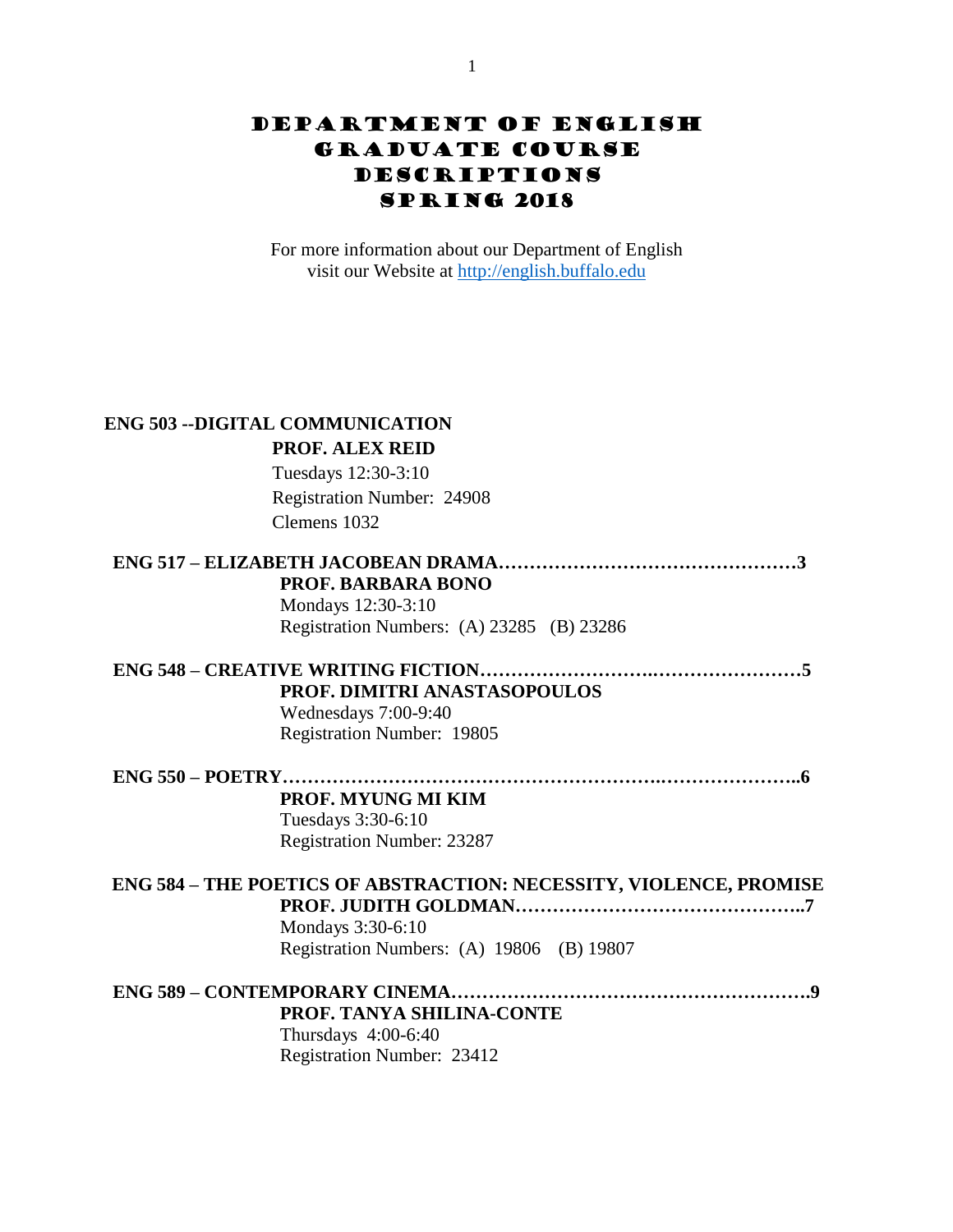| ENG 613 – STUDIES IN 18 <sup>th</sup> CENTURY LITERATURE |  |
|----------------------------------------------------------|--|
|                                                          |  |
| <b>PROF. RUTH MACK</b>                                   |  |
| Wednesdays 3:30-6:10                                     |  |
| Registration Numbers: (A) 23288 (B) 23289                |  |
| ENG 628 – STUDIES IN AMERICAN LITERATURE:                |  |
|                                                          |  |
| <b>PROF. JEEHYUN LIM</b>                                 |  |
| Mondays 12:30-3:10                                       |  |
| Registration Numbers: (A) 23556 (B) 23557                |  |
|                                                          |  |
| PROF. JOSEPH CONTE                                       |  |
| Wednesdays $12:30-3:10$                                  |  |
| Registration Numbers: (A) 23292 (B) 23293                |  |
|                                                          |  |
| PROF. MING QIAN MA                                       |  |
| Wednesdays 12:30-3:10                                    |  |
| Registration Numbers: (A) 23294 (B) 23296                |  |

**Cross-listed Course Department of History**

**ENG 586 – READINGS IN THE CULTURAL HISTORY OF SCIENCE AND MEDICINE…..16 Mondays 4:00-6:40 pm, Park 532** Registration Number: 23786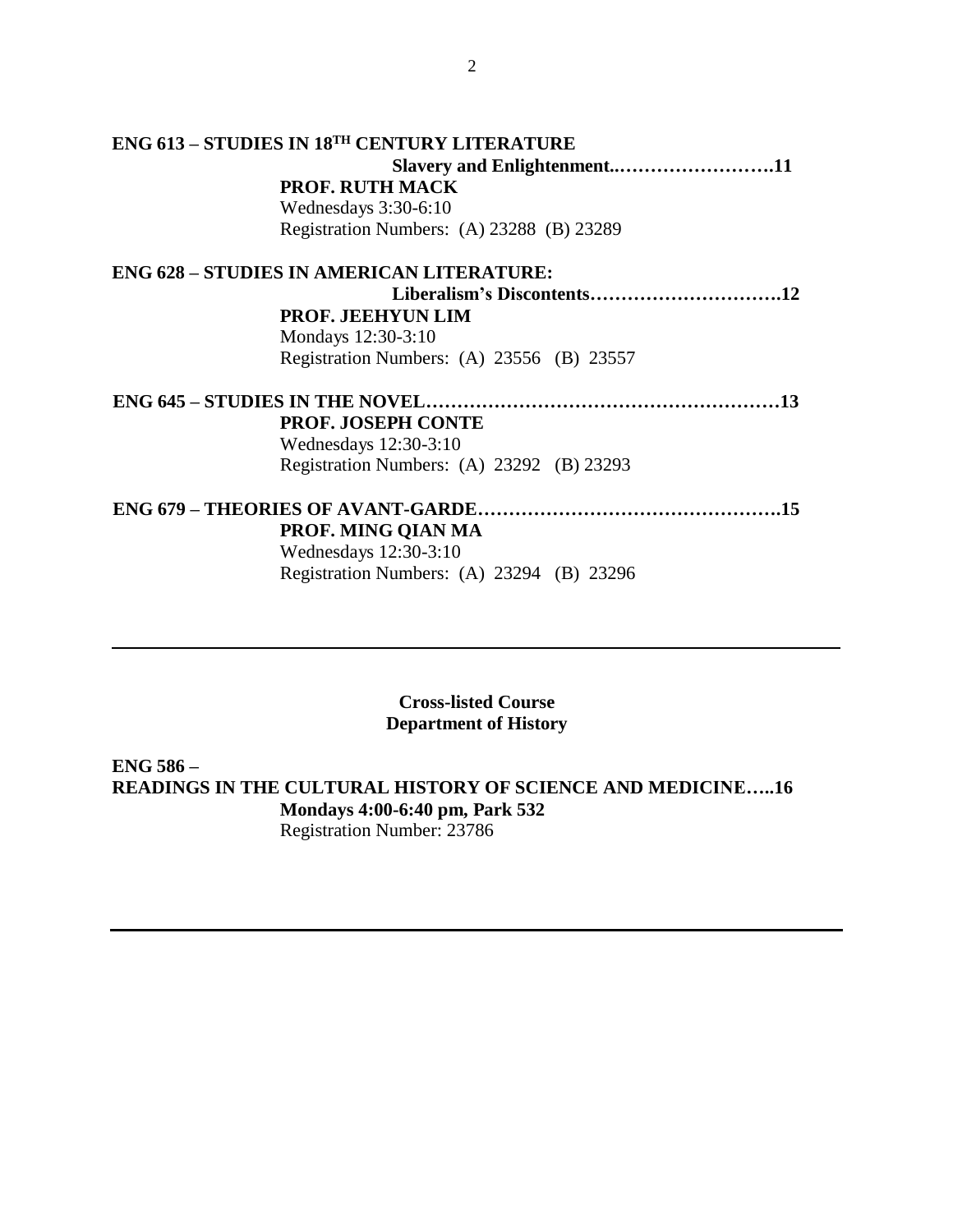## **ENG 503 – DIGITAL COMMUNICATION PROF. ALEX REID**

Tuesdays 12:30-3:10 Registration Number: 24908 Clemens 1032

This is a special topics version of the first course in our soon to be approved graduate certificate in Professional Writing and Digital Communication. The 4-course certificate is designed to be of interest to three groups of students: those interested in pursuing careers in professional or technical writing; those entering STEM professions who recognize the value of improving their communication skills; and those pursuing academic careers with a primary or secondary interest in the study and teaching of rhetoric. This class is a version of the one required course, with the other three selected from a menu of options (which allows the certificate to be of use of a wide range of students). Please see me for more information about the certificate.

This course provides a practical and scholarly introduction to the fields of professional, technical, and digital communication. We will discuss research in professional and technical communication, particularly as the scholarship might be implemented in the workplace. The course will also explore theories and practices related to the design and composition of professional-technical genres including concepts of visual communication and rhetoric, user experience design, and multimodal composing. Students will have the opportunity to experiment with a variety of tools, and students in the intensive section will select a particular tool to investigate in greater depth. A provisional syllabus for the course will be available at alex-reid.net/teaching.

> **~ ~ ~ ~ ~ ~ ~ ~ ~ ~ ~ ~ ~ ~ ~ ~ ~ ~ ~ ~ ~ ~ ~ ~ ~ ~ ~ ~ ~ ~ ~ ~ ~ ~ ~ ~ ~ ~ ~ ~ ~ ~ ~ ~ ~ ~ ~ ~ ~ ~ ~ ~ ~ ~ ~ ~ ~ ~ ~ ~ ~ ~ ~ ~ ~ ~**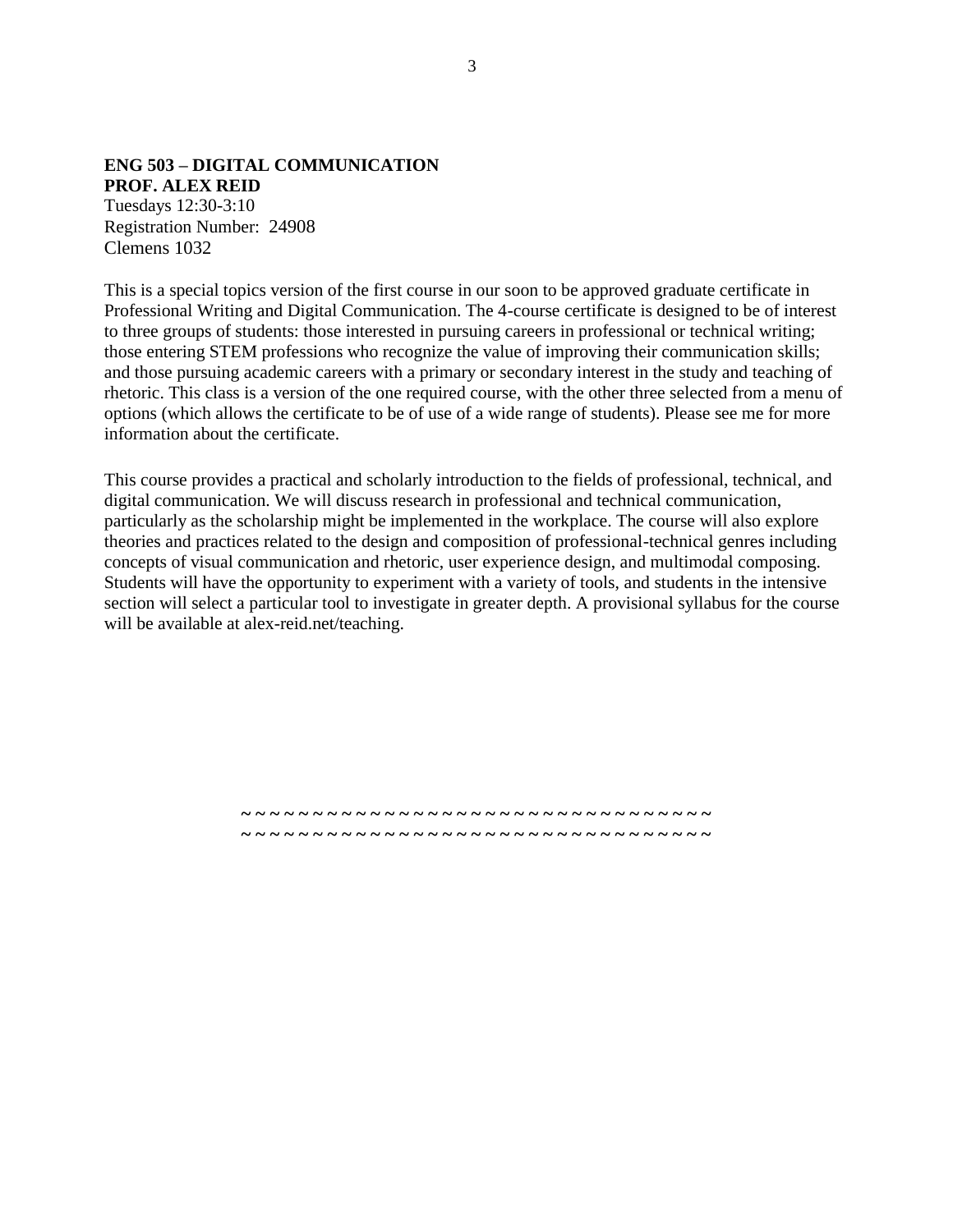#### **ENG 517 – ELIZABETH-JACOBEAN DRAMA**

# **PROF. BARBARA BONO**

Mondays 12:30-3:10 Registration Numbers: (A) 23285 (B) 23286

Shakespeare's plays were written in an age of theater that also produced a host of other major playwrights—Marlowe, Dekker, Jonson, Beaumont and Fletcher, Webster, etc.—and literally dozens of masterful plays. Theater under Elizabeth I and James I was both elite and popular. It was orthodox, confirming religious and political pieties, exorcising social discontent, and it was subversive, threatening traditional boundaries and articulating hitherto unspoken fears. It was performed in the centers of power—the courts, great houses, and banqueting halls of the mighty and it was marginalized, censored, played out in the suburbs, amid the stews and the bear-baiting. In 1642 the public theater was suppressed, but in 1649 it arguably performed its "last act" in a process Franco Moretti has famously described as the "deconsecration of sovereignty," the literal execution of the King: "That thence the royal actor borne,/ The tragic scaffold might adorn;/ While round the armed bands/ Did clap their bloody hands" (Andrew Marvell, "An Horatian Ode Upon Cromwell's Return from Ireland").

In this course we will study these distinctions among and contradictions within Elizabethan and Jacobean drama through an historical survey reaching back to the native origins of English drama and looking ahead to Charles's deposition. We will use paperback editions of Andrew Gurr's *The Shakespearean Stage, 1574-1642* and *A New History of Early English Drama*, ed. John Cox and David Scott Kastan as background resources; to them we will add a paperback edition of critical essays, *Staging the Renaissance: Reinterpretations of Elizabethan and Jacobean Drama*, ed. David Scott Kastan and Peter Stallybrass. I will also make available additional critical work on the drama of this period—coordinated with our weekly readings—by new historicist, sex and gender system, and cultural materialist critics such as Catherine Belsey, Michael Bristol, Karen Coddin, Walter Cohen, Frances Dolan, Jonathan Dollimore, Margaret W. Ferguson, Susan Frye, Marjorie Garber, Jonathan Goldberg, Stephen Greenblatt, Richard Helgerson, Jean Howard, Katharine Eisaman Maus, Louis Adrian Montrose, Stephen Mullaney, Gail Kern Paster, Phyllis Rackin, Valerie Traub, Frank Whigham, and others. Our primary texts will be the works of Shakespeare and *The Norton Anthology of English Renaissance Drama* (2002).

Our focus will be on certain specific historical and symbolic moments in the history of the early modern English theater as a way of establishing the central cultural importance of the drama, frequently with an implied or explicit Shakespearean comparison. Thus we will begin by discussing the "place" of the early modern English drama through studying how it negotiatesitslimits, "beating the bounds" of the regional city or town in the medieval cycle plays, renegotiating those limits in royal entry pageantry and a play such as Shakespeare's *Measure for Measure* (1604), written shortly after James's entry into London as King. We will read John Lyly's court-centered *Endymion* (1588) as a heightened dramatic example of the "cult" of Elizabeth, erected against a background of royal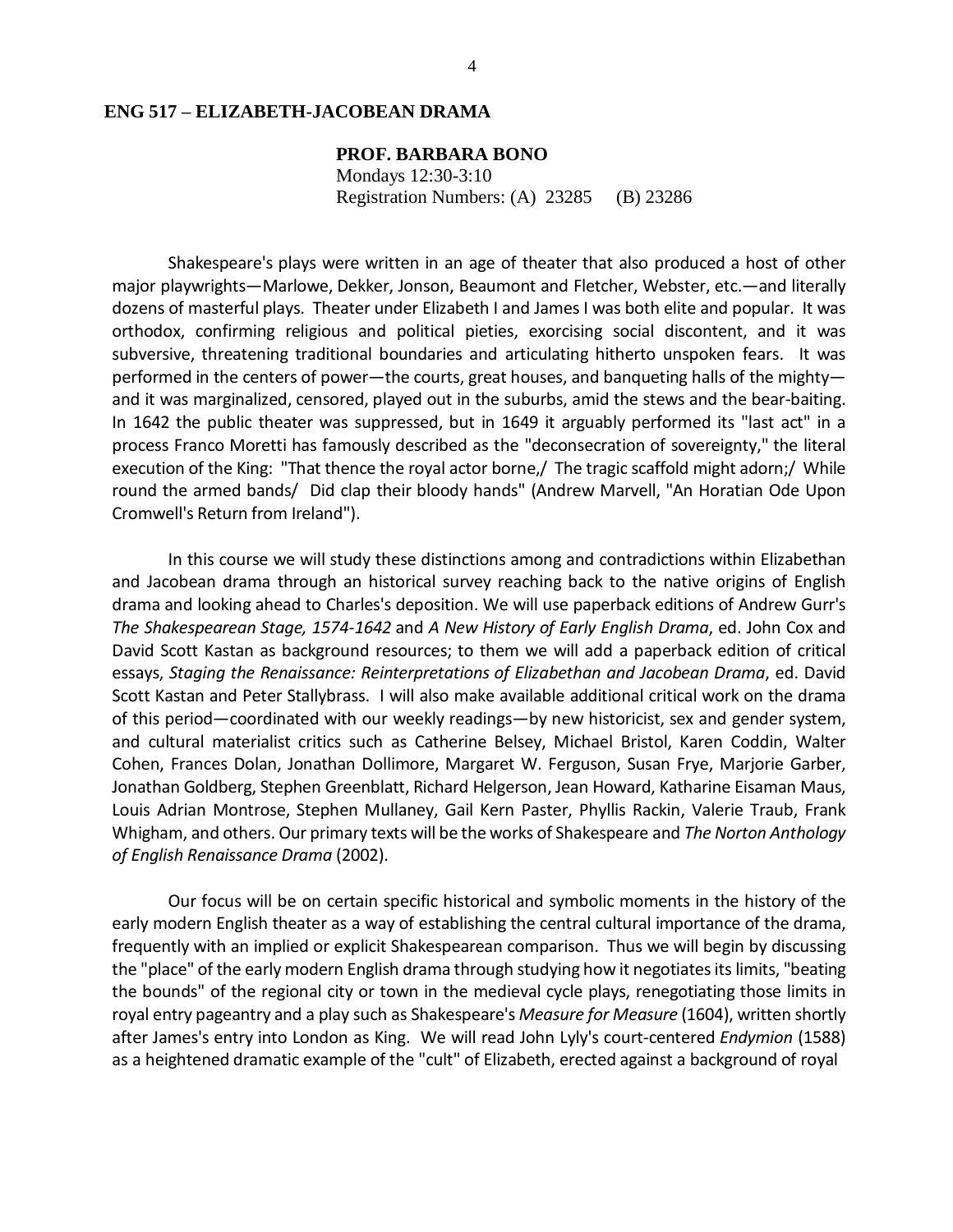pageantry, fetishizing her virginity against the Spanish threat, and compare Shakespeare's *A Midsummer Night's Dream* as a self-conscious remembering and displacement of that fantasy. We will study those early blockbusters of the purpose-built public theater, Thomas Kyd's *The Spanish Tragedy* (c. 1586) and Christopher Marlowe's *Dr. Faustus* (c. 1592), as examples of the frustrate rising social energy of those two doomed roommates, and analogize them to the early success of Shakespeare's outrageous *Titus Andronicus* and charmingly evil and monstrous Machiavel in *Richard III* (c. 1592-93), and the combined threat posed by the sexualized woman and the envious subaltern in the anonymous *Arden of Feversham* (1592). We will review the good Machiavellianism, the positive historiography, of Shakespeare's second tetralogy of history plays (*Richard II* [1595], *1 Henry IV* [1597], *2 Henry IV* [1597-98], *Henry V* [1599]) as a prelude to discussing ways in which it is complemented and supplemented by a city-based model of production and reproduction in Thomas Dekker's *The Shoemakers' Holiday* (1599) and presages turn-of-the century anxiety culminating in playssuch as *Julius Caesar* (1599) and *Hamlet* (1600-1602), and in the Essex rebellion (1601) and the death of the old Queen (1603).

James's tragicomic accession at the end of 1603 (that "Wonderfull Yeare," as Dekker suggestively titlesit in his pamphlet) will form the occasion for usto read Ben Jonson's *The Alchemist*  (1610) as a self-conscious look backward at the dominating passions of the Elizabethan age, their dramatic expression, and their commercial renegotiation in the seven years "sin' the king came in" (1.2.165). It will also be the occasion for us to return strongly to the issues of gender and sexual politics in transvestite comedies such as Shakespeare's *Twelfth Night* (1599) and Thomas Dekker and Thomas Middleton's *The Roaring Girl* (1610) and domestic tragediessuch as Thomas Heywood's *A Woman Killed with Kindness* (1603), Shakespeare's *Othello* (1603-1604), John Webster's *The Duchess of Malfi* (c. 1613), and the first female-authored play in English, Lady Elizabeth Cary's closet drama, *The Tragedy of Mariam* (1613). Finally, it will provide us with the occasion to speculate on the increasing difficulty of government and surveillance (John Marston's *The Malcontent* [1604] and Shakespeare's *Measure for Measure* [1604]), of holding together a kingdom "unified" from two formerly independent states and committed to a policy of irenic marital diplomacy abroad (Shakespeare Scottish play, *Macbeth* [1605-1606] read against Ben Jonson's *Masque of Queens*  [1609], or tragicomedies by Beaumont and Fletcher such as *Philaster* [1608-1610]), and of unifying an audience sensibility riven by distinctions of belief systems and class (Beaumont's *The Knight of the Burning Pestle* [1607-1610]).

Pace and format will be contractually determined between the instructor and the individual student, depending upon the student's background for the work, graduate program, and section choice (A or B). One likely "A" format is brief bi-weekly response papers, a critical review, and either an extended seminar paper or a briefer mock-conference presentation. If you have questions, contact me [\(bbono@buffalo.edu](mailto:bbono@buffalo.edu)) and we'll talk about how this course fits into your plans.

> **~ ~ ~ ~ ~ ~ ~ ~ ~ ~ ~ ~ ~ ~ ~ ~ ~ ~ ~ ~ ~ ~ ~ ~ ~ ~ ~ ~ ~ ~ ~ ~ ~ ~ ~ ~ ~ ~ ~ ~ ~ ~ ~ ~ ~ ~ ~ ~ ~ ~ ~ ~ ~ ~ ~ ~ ~ ~ ~ ~ ~ ~ ~ ~ ~ ~**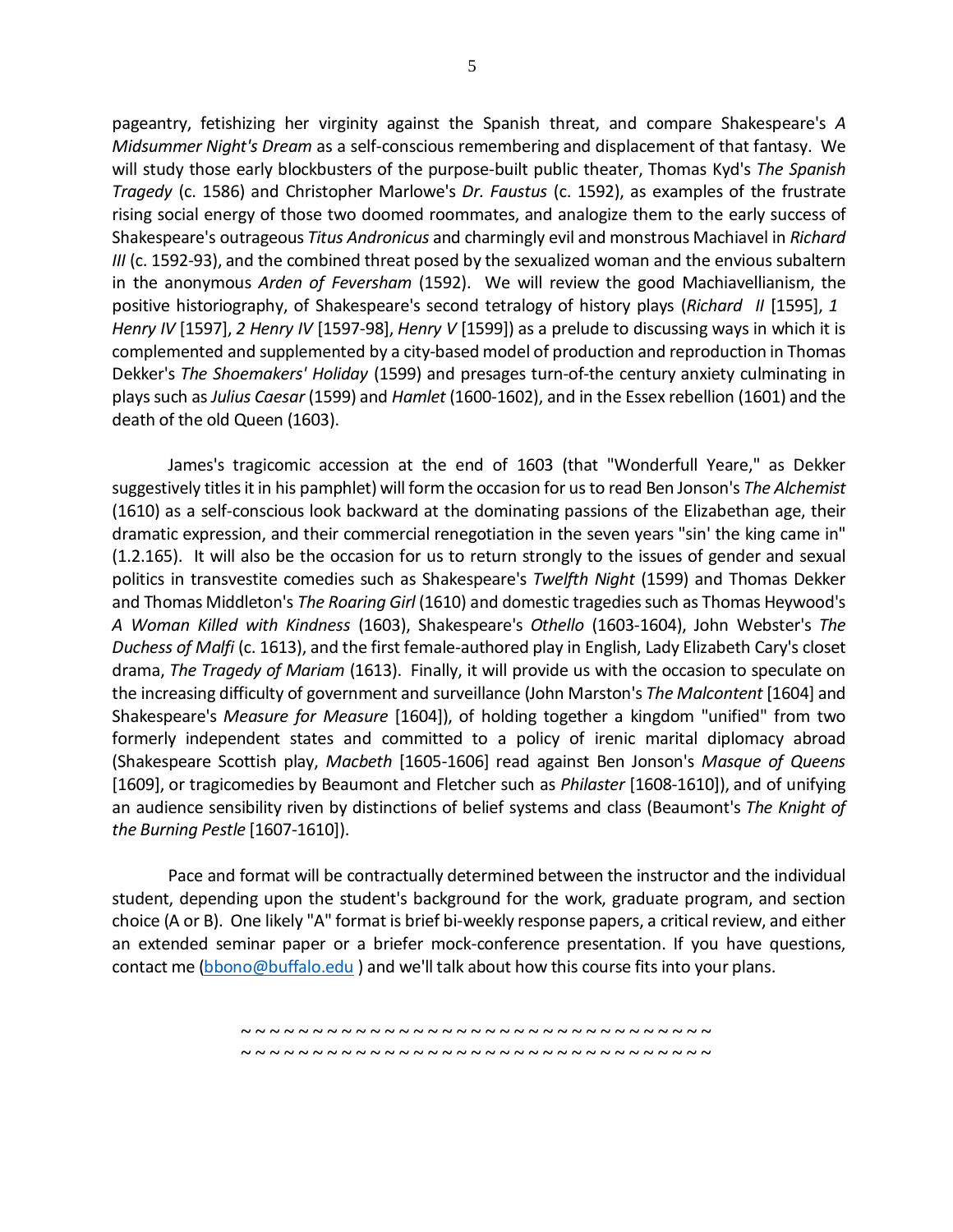#### **ENG 548 – CREATIVE WRITING FICTION**

#### **PROF. DIMITRI ANASTASOPOULOS**

Wednesdays 7:00-9:40 Registration Number: 19805

This course interweaves the practice of crafting fictional language with the study of contemporary novels, short stories and theories of fiction. As an integral part of this inquiry, students will be engaged in the English Department's writing communities, with a particular focus on a series of events (Exhibit X and Poetics Plus, mainly) at which students will have the opportunity to meet and engage practicing writers from outside our university.

A workshop is made of a community of writers willing to take time and care with each other's work-in-progress. This seems basic enough but it signals a level of commitment outside one's writing and into multiple and challenging conceptions of writing offered by others. Our goal therefore is to offer acute, critical insights about the manuscripts we examine—their structure, plot (if they have plots), conceptual conceits, language, voice, character development and so on—keeping in mind the evolution of individual technique.

> ~ ~ ~ ~ ~ ~ ~ ~ ~ ~ ~ ~ ~ ~ ~ ~ ~ ~ ~ ~ ~ ~ ~ ~ ~ ~ ~ ~ ~ ~ ~ ~ ~ ~ ~ ~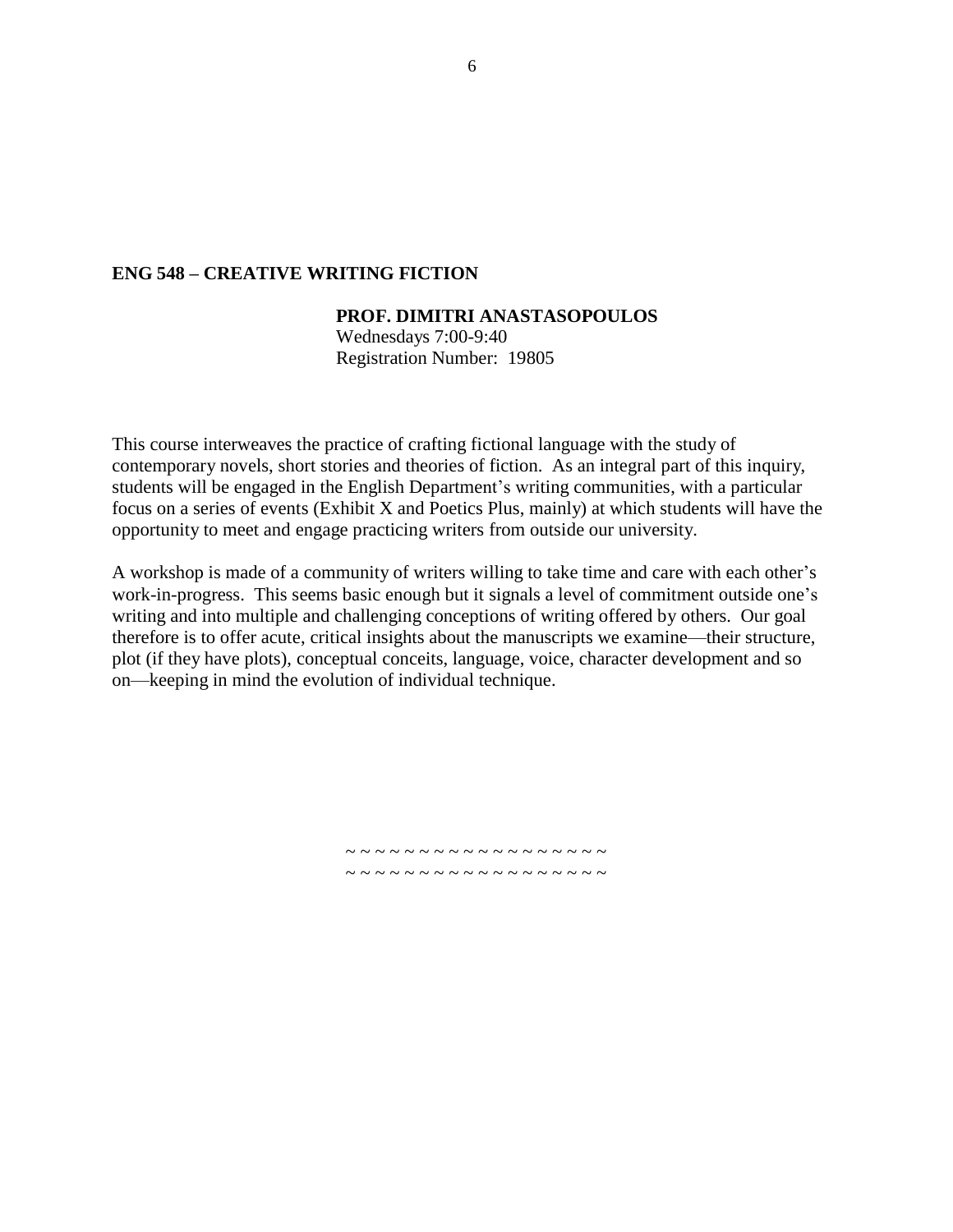## **ENG 550 – POETRY**

## **PROF. MYUNG MI KIM**

Tuesdays 3:30-6:10 Registration Number: 2328

This course, conceived as a studio seminar, invites participants to consider the heterogeneous condition of poesis. There are a number of interrelated objectives and spheres of activity for this seminar, chief among them:

- reading widely and diversely in  $20<sup>th</sup>$  and  $21<sup>st</sup>$  innovative Anglophone poetry. As part of this undertaking, each student will be asked to formulate a project they wish to pursue in relation to the holdings at the Poetry Collection.
- mobilizing creative practice, generating new work through transdisciplinary experiments, research/documentary poetics, collaborations, site-specific considerations, and so on. Students will share weekly critical/creative posts as well as individual projects in poetry writing with emphasis on dialogic and attentive exchange. By the close of the semester, participants will have a substantial body of writing (creative/critical) that may translate to a set of essays and/or a manuscript of poetry.

This seminar devotes itself to the process of making and in particular, to the radical potential for the transformative in the practice of poetry.

> **~ ~ ~ ~ ~ ~ ~ ~ ~ ~ ~ ~ ~ ~ ~ ~ ~ ~ ~ ~ ~ ~ ~ ~ ~ ~ ~ ~ ~ ~ ~ ~ ~ ~ ~ ~ ~ ~**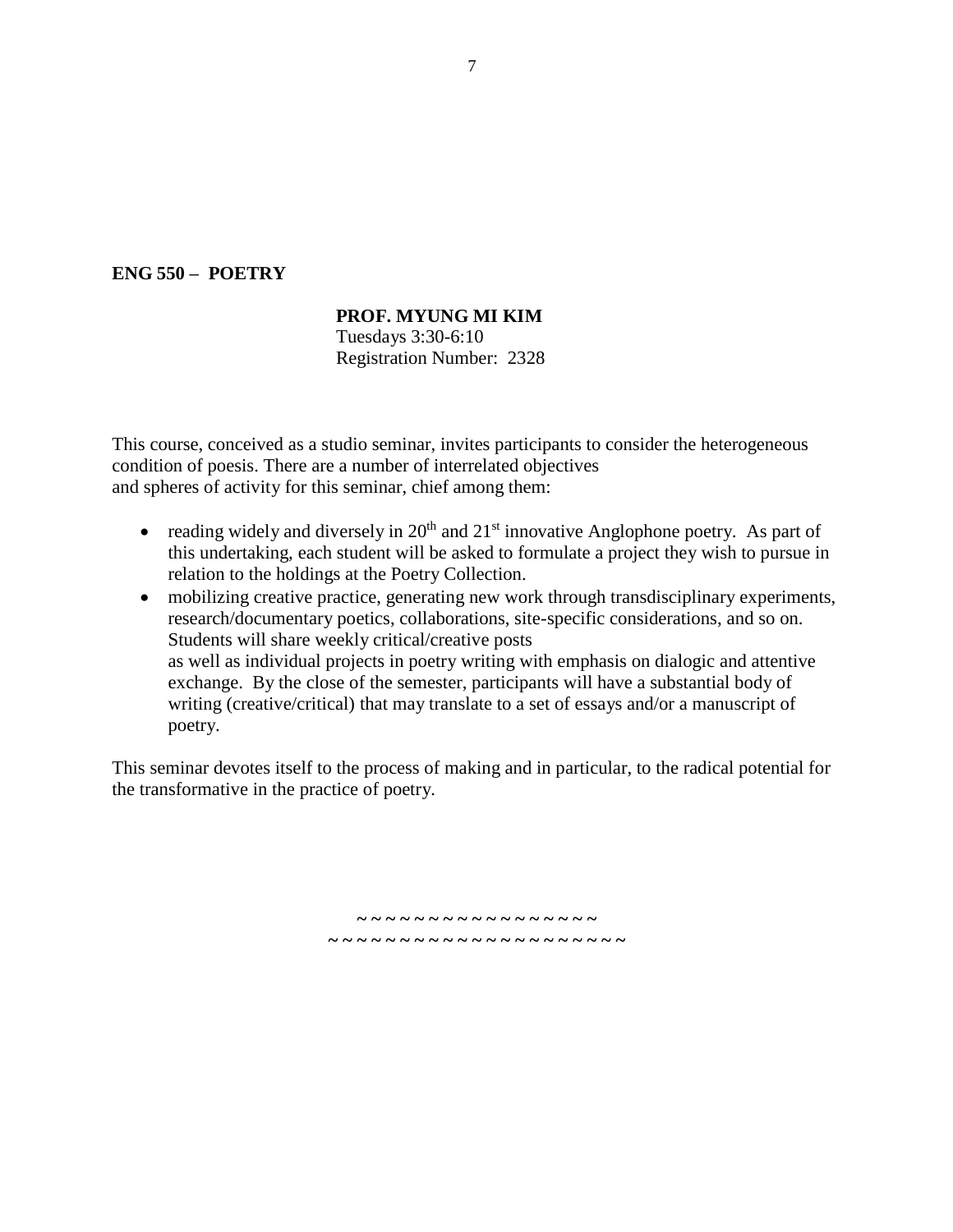#### **ENG 584 – THE POETICS OF ABSTRACTION: NECESSITY, VIOLENCE, PROMISE**

#### **PROF. JUDITH GOLDMAN**

Mondays 3:30-6:10 Registration Numbers: (A) 19806 (B) 19807

There is nothing new about the thesis that the Absolute is identical to this world. - Giorgio Agamben, *The Coming Community*

This course will explore a constellation of genres and processes of abstraction, on the premise that while abstractions, their concretions, and their fallout have formed the matrix of our disastrous present, the abstract, abstracted, and abstractive may also allow us to comment on or live alongside it, and perhaps reach towards emancipation from it. If abstraction is an unconditional dimension of human thought, in what modes does it operate, and what might distinguish the noxious from the beneficial?

We will begin by considering a focused opposition between the abstractions of scientific instrumentality and the abstractions of abstract art – visual, musical, verbal (Adorno). We will then take up a series of basic, consequential abstractions: number and quantification (at the origin of writing), along with money and monetization, exchange and the market, and selected historical and contemporary financial instruments; language, with a focus on words, deixis, speech acts, the alphabet, poetic measure and patterning, translation and the phenomenon of English as global language. We will here also address the cultural violence of colonialism in terms of its self-abstraction and enforced reproduction through cultural displacement and mobility, taking the Native American context as our main exemplar. This topic forms a bridge to the study of spatial abstraction, both in terms of colonialist and capitalist "production of space" and a putatively external nature, as well as to the abstractions of nation and contemporaneity as generated by, for instance, consumption of mass media. We will then explore personhood as abstraction, particularly with regard to lyric apostrophe and to person as heterogeneous legal construction. We will end by examining the problematics (and failures) around the liberal abstractions of universality and equality, to think through and beyond paradigms of injured particularity and identity politics.

Throughout the course, with each topic, we will read poets past and present invested in desublimating abstraction – either unmasking its violences, producing work whose aesthetics defy abstraction, or both – doing so according to strategies that range from materialist poetics to postconfessional and postconceptual "formulessness." But we will also be interested in poets' fascination with abstraction: in probing its necessity and inevitability, its esemplastic power to contain contradiction. How might abstraction figure in poetic speculation on political possibility – and how do such visions and enactments relate to or account for the abstractive quality (however this has morphed in the contemporary new media ecology) of writing, reading, and text?

~ ~ ~ ~ ~ ~ ~ ~ ~ ~ ~ ~ ~ ~ ~ ~ ~ ~ ~ ~ ~

~ ~ ~ ~ ~ ~ ~ ~ ~ ~ ~ ~ ~ ~ ~ ~ ~ ~ ~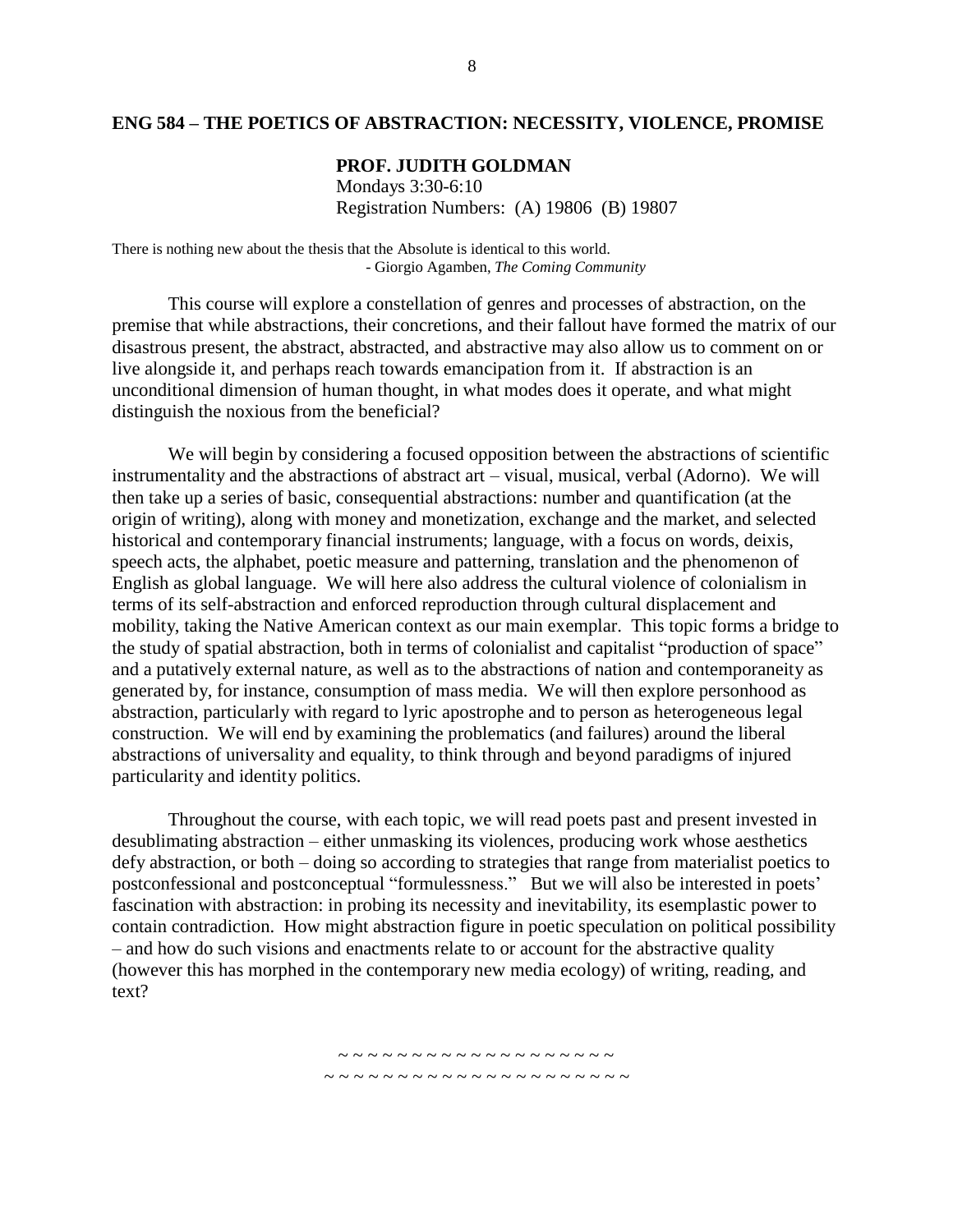## **ENG 585 – PROFESSIONAL WRITING AND DIGITAL COMMUNICATIONS**

## **PROF. ALEX REID**

Tuesdays 12:30-3:10 Registration Numbers: (A) 20578 (B) 20579

This is a special topics version of the first course in our soon to be approved graduate certificate in Professional Writing and Digital Communication. The 4-course certificate is designed to be of interest to three groups of students: those interested in pursuing careers in professional or technical writing; those entering STEM professions who recognize the value of improving their communication skills; and those pursuing academic careers with a primary or secondary interest in the study and teaching of rhetoric. This class is a version of the one required course, with the other three selected from a menu of options (which allows the certificate to be of use of a wide range of students). Please see me for more information about the certificate.

This course provides a practical and scholarly introduction to the fields of professional, technical, and digital communication. We will discuss research in professional and technical communication, particularly as the scholarship might be implemented in the workplace. The course will also explore theories and practices related to the design and composition of professional-technical genres including concepts of visual communication and rhetoric, user experience design, and multimodal composing. Students will have the opportunity to experiment with a variety of tools, and students in the intensive section will select a particular tool to investigate in greater depth. A provisional syllabus for the course will be available at alex-reid.net/teaching.

> ~ ~ ~ ~ ~ ~ ~ ~ ~ ~ ~ ~ ~ ~ ~ ~ ~ ~ ~ ~ ~ ~ ~ ~ ~ ~ ~ ~ ~ ~ ~ ~ ~ ~ ~ ~ ~ ~ ~ ~ ~ ~ ~ ~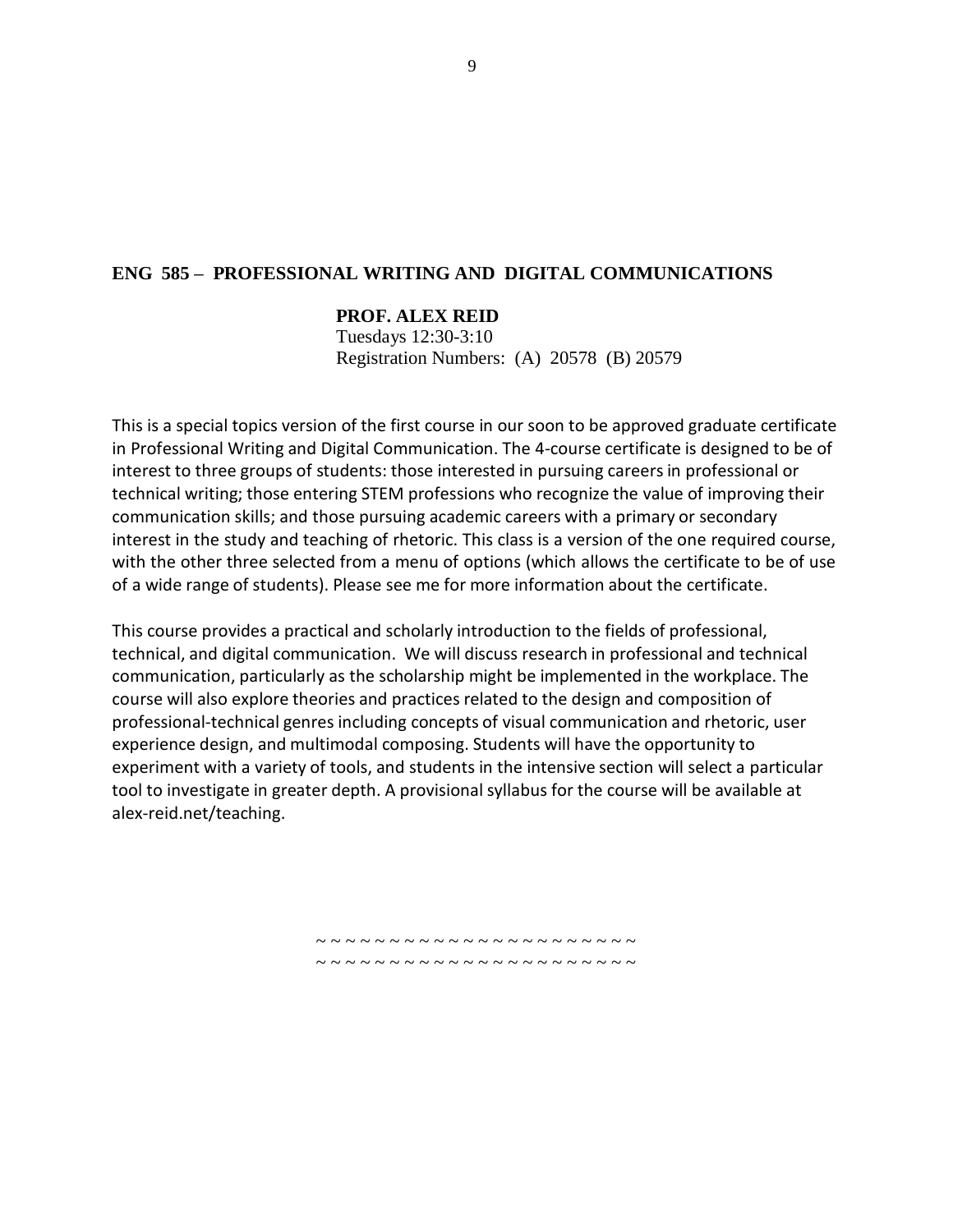## **ENG 589 – DELEUZE, CINEMA, AND THEORIES OF REPRESENTATION**

#### **PROF. TANYA SHILINA-CONTE**

Thursdays 4:00-6:40 Registration Number: 23412 112 CFA

This class will be structured as an overview of the theory and practice of montage and representation in global film and media. For our purposes, we will rely on excerpts from Gilles Deleuze's diptych on cinema, *Cinema 1: The Movement-Image* and *Cinema 2: The Time-Image*, and his other key writings, such as *A Thousand Plateaus: Capitalism and Schizophrenia* (co-written with Felix Guattari), *Kafka: Toward a Minor Literature* (co-written with Guattari; discussed in the context of "minor cinema"), *Difference and Repetition*, and *The Fold: Leibniz and the Baroque* (discussed in the context of "baroque cinema"). We will also engage with key theoretical writings on post-Deleuzian thought in the digital age (so-called "Third Image" approaches) by a range of leading scholars such as Patricia Pisters, Felicity Colman, Steven Shaviro, David Martin-Jones, William Brown, Elena del Rio, and others.

Many films discussed in this class will explore alternative modes of representation such as fragmentation, coding, silence, and absence, both as a means of experimentation with the cinematic language and as a tool of political protest and resistance. From these reservoirs of invisible evidence in cinema emerge a host of critical issues such as ethnicity, race, sexuality, gender, ethics, trauma, and censorship. The topics covered in this class will help us to understand the connection between cinematic form and content and place mediated representations into social, cultural, and historical contexts. We will also focus on the recent turn to non-representation and the reframing of regimes of visuality in film-philosophy and media studies, especially in the context of affect theory.

Topics for discussion will include the Soviet montage school (Eisenstein, Kuleshov, Pudovkin, Vertov), American continuity style, rational and irrational / serial montage (Deleuze), analogue and digital montage. We will trace the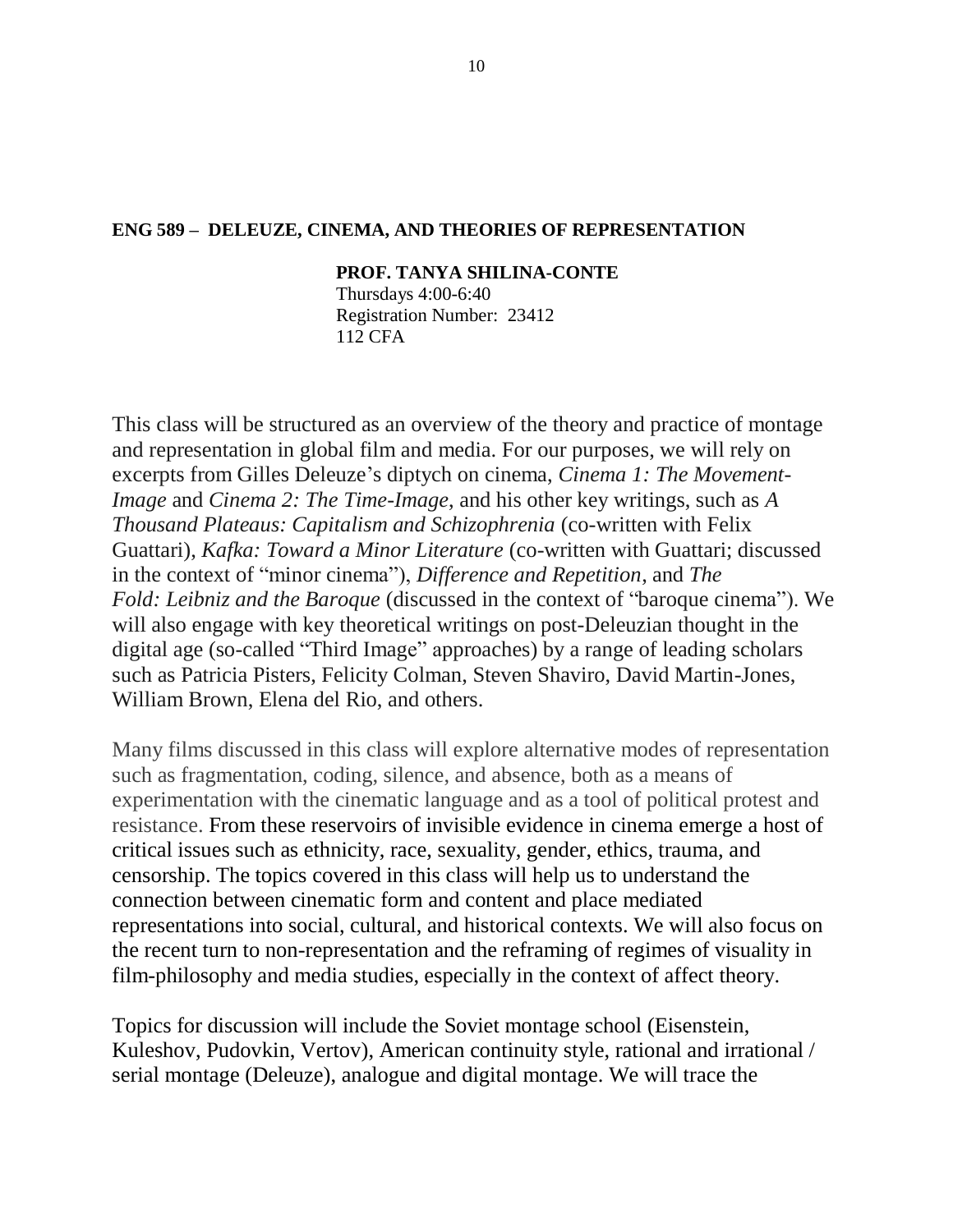technological developments in film and digital media that permitted a shift from single frame shots (sequence) to multiple frames, windows, and screens (multiplicity). We will also discuss the contemporary remix era, the emerging genre of the cinematic remix, and the notions of copyright and fair use.

This class would be indispensable for students interested in learning how to interpret film and media critically as well as for students who wish to become better editors/makers of their own media.



**~ ~ ~ ~ ~ ~ ~ ~ ~ ~ ~ ~ ~ ~ ~ ~ ~ ~**

**~ ~ ~ ~ ~ ~ ~ ~ ~ ~ ~ ~ ~ ~ ~ ~ ~ ~ ~ ~ ~ ~ ~ ~ ~ ~ ~**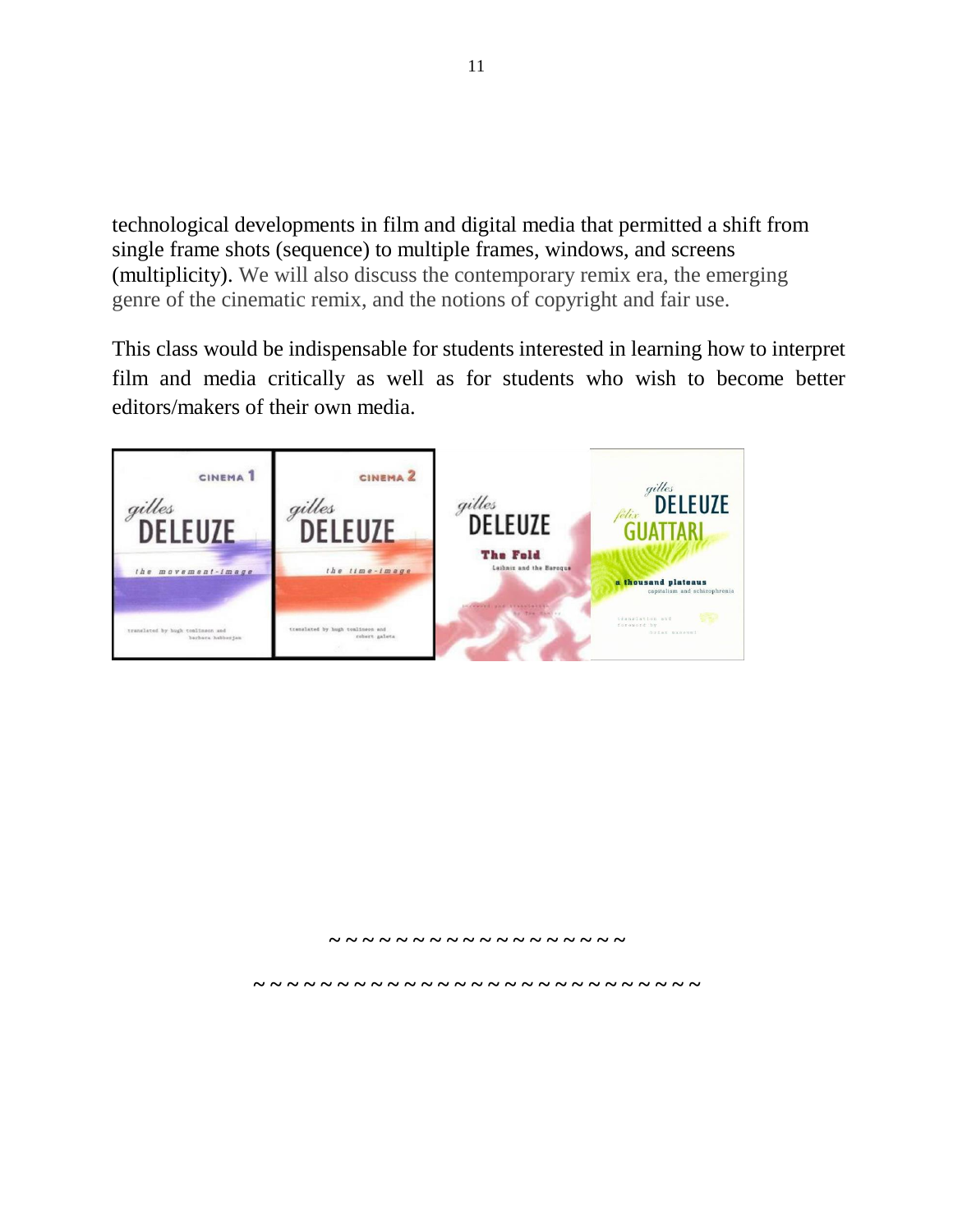## **ENG 613 – STUDIES IN 18 TH CENTURY LITERATURE: Slavery and Enlightenment**

## **PROF. RUTH MACK**

Wednesdays 3:30-6:10 Registration Numbers: (A) 23288 (B) 23289

This course focuses on the British Enlightenment's horrible paradox: in the age of "human understanding" and "human rights," millions of people were enslaved in New World colonies. Indeed, not until 1772 was it confirmed (in the Somersett Case) that slavery was illegal on English soil, and slavery was not abolished in most of Britain's Empire until 1833. In historical understandings of the period, "Enlightenment" and "slavery" are sometimes posed in a causal relation: the kinds of thinking associated with Enlightenment, or the economic conditions that it produced, made possible the thinking of persons as property. In part of the course, then, we will explore just this kind of link: examining, for instance, how capitalism and slavery work hand in hand, and how ideas of "progress" make their way from abstract theories of government into the texts of proslavery and antislavery writers alike. But we will look at other relations too, within an "Enlightenment" that was far from uniform or monolithic. We will be particularly concerned with how former slaves wrote within this context, and how writing usually called "slave narrative" both participates in and refutes the terms of prominent Enlightenment models of identity, of society, and even of temporality. Put in different terms, then, this course will consider the epistemology of slavery: both the kind of knowing that made its horrors bearable for some, and, contrastingly, the terms that its opponents generated in order to instruct readers and actors to think differently.

The course will be structured around three major British Enlightenment discourses that David Brion Davis has argued shaped the antislavery movement: theories of society (social philosophy), sentimentalism, and ideas of natural rights and revolution.

Primary authors will include:

Thomas Hobbes, John Locke, Ottobah Cugoano, Olaudah Equiano, Thomas Clarkson, Adam Smith, William Cowper, Phillis Wheatley, William Earle, Leonora Sansay.

Secondary authors will include:

Hannah Arendt, Ian Baucom, Andrew S. Curran, Lynn Festa, Henry Louis Gates, Jr., Saidiya V. Hartman, Marcus Rediker, Stephanie E. Smallwood, Roxann Wheeler, Stefan M. Wheelock, Michelle M. Wright.

~ ~ ~ ~ ~ ~ ~ ~ ~ ~ ~ ~ ~ ~ ~ ~ ~ ~ ~ ~

~ ~ ~ ~ ~ ~ ~ ~ ~ ~ ~ ~ ~ ~ ~ ~ ~ ~ ~ ~ ~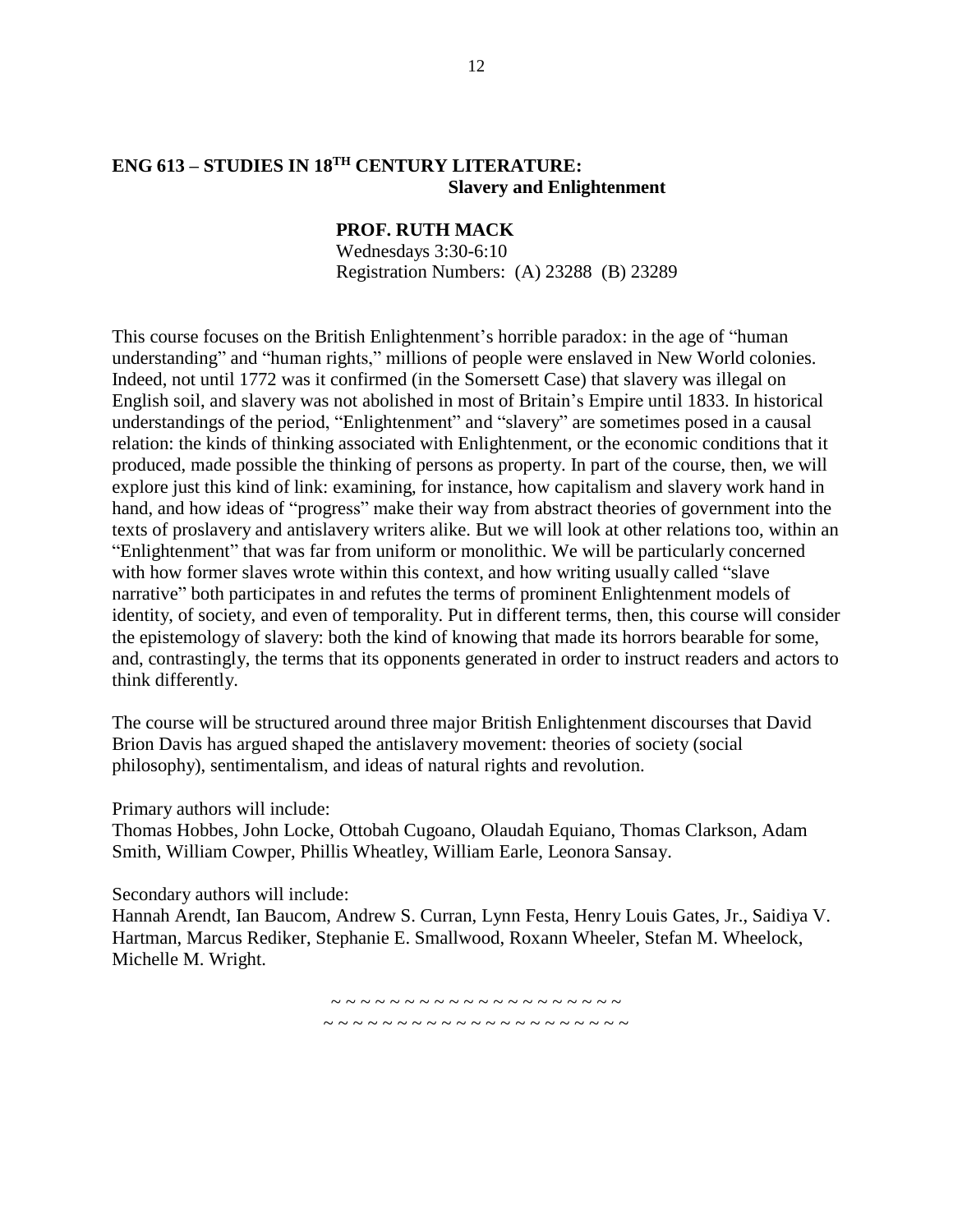#### **ENG 628 – STUDIES IN AMERICAN LITERATURE: Liberalism's Discontents**

#### **PROF. JEEHYUN LIM**

Mondays 12:30-3:10 Registration Numbers: (A) 23556 (B) 23557

This course examines how writers of color and literary/cultural critics have engaged with liberalism's unfulfilled promises in the second half of the twentieth century. One of the most robust and productive strands of creative and critical production in this period has come from writers and critics who turned to the distance between the ideals of American democracy and the lived experiences of people of color. We will look at these creative and critical texts with an eye to how what the course will call "liberalism's discontents" became the basis of minority creative imagination and how critical discourses and questions evolved around the effort to comprehend and critique the limits of U.S. liberalism. The course will be organized around critical rubrics such as injury and redress, cultures of United States imperialism, war and memory, multiculturalism, border studies, and transnationalism. Each rubric has spawned extensive criticism; the focus of the course will be on how select critical conversations from each rubric converge on a critique of liberalism. Writers we will read include Toni Morrison, Junot Díaz, Viet Thanh Nguyen, Karen Tei Yamashita, and Chang-rae Lee. For readings on theory and criticism, we will draw from a range of American Studies scholarship, critical race theory, ethnic studies scholarship, and political theories of liberalism.

> ~ ~ ~ ~ ~ ~ ~ ~ ~ ~ ~ ~ ~ ~ ~ ~ ~ ~ ~ ~ ~ ~ ~ ~ ~ ~ ~ ~ ~ ~ ~ ~ ~ ~ ~ ~ ~ ~ ~ ~ ~ ~ ~ ~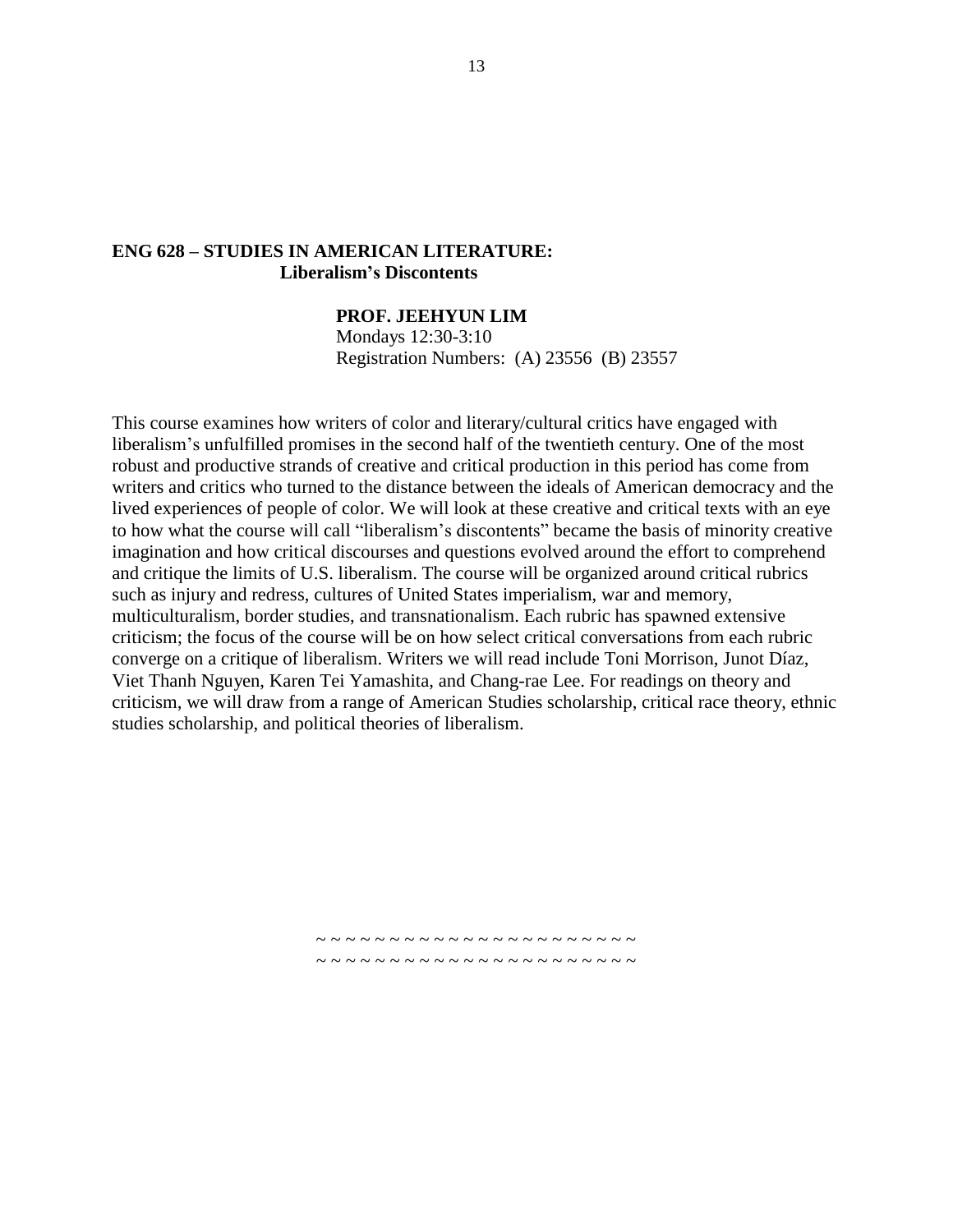#### **ENG 645 – MULTIMODALITY IN THE NOVEL**

#### **PROF. JOSEPH CONTE**

Wednesdays 12:30-3:10 Registration Numbers: (A) 23292 (B) 23293

In this seminar on innovative fiction, we will examine the contraindicated persistence of multimodality in print novels; or, books you *can't* read on a Kindle™. Alison Gibbons defines multimodality as "the coexistence of more than one semiotic mode within a given context." We experience multimodality as the environment of our daily lives, in various platforms that include the urban streetscape, art galleries, digital "desktops" and other electronic media. Multimodality is as new as the iPhone X with its app icons and voice assistance, but as old as



the New England Primer's abecedarium. Multimodal literature may be regarded as both the resistance to and the appropriation of digital technology in the print medium. Most literary works are monomodal and language-centered; they call on the reader's store of linguistic competency and comprehension of the symbolic mode, but they subordinate or exclude the iconic and indexical modes. Multimodal literature, however, exhibits polysemiosis: the reader encounters two or more semiotic modes and *recognizes* that they are not autonomous meaning systems but semantically interrelated. The experience of reading a multimodal text requires that the reader—in the broadest sense of the word negotiate between systems of meaning, not merely within the rule of one mode. The relation between

the verbal text, visual icon, and indexical design is one that is cognized rather than decoded. So the study and reception of multimodal literatures requires the development of a cognitive poetics.

Each of the multimodal books that we will peruse exhibits a "set" toward a dominant mode while retaining reference to all others: the book can trend toward a. transparency, or the set toward narrative, mimesis or character; b. opacity, or the set toward the form of the novel; c. code, or the set toward the visual appearance, the icon; or d. base, or the set toward the form of the book. We will want to examine the effects of multiple reading paths on narrative structure; the physical manipulation required to read one or more of these books; the relationship between the semiotic modes of the graphical and textual in all of these books; the "self-conscious"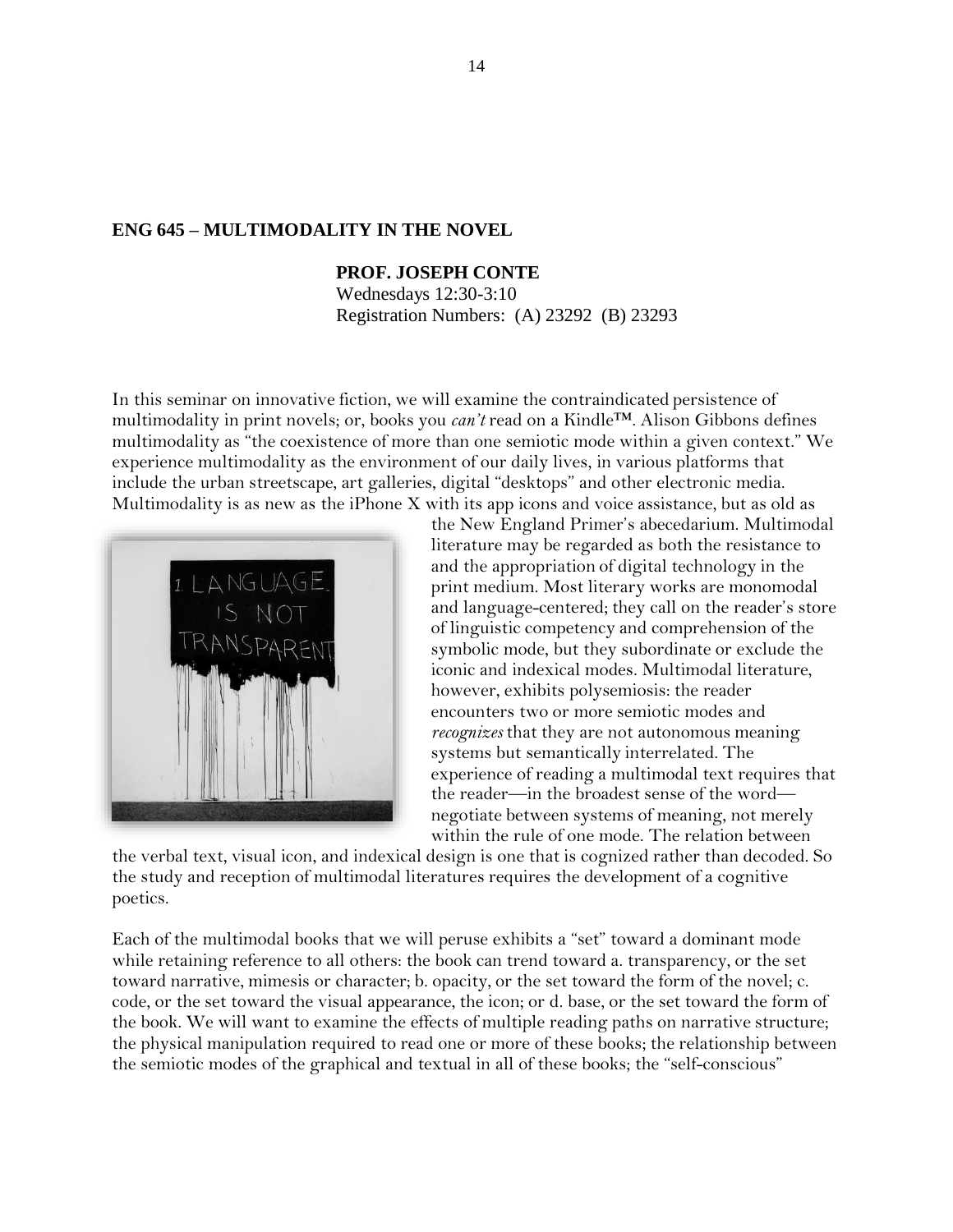reading that is required by works that call attention to themselves as books; or the metafictive reflexivity of these works as fictions; etc.

Works for extended discussion *may* include: Mark Z. Danielewski, *Only Revolutions* (2006); Umberto Eco, *The Mysterious Flame of Queen Loana: An Illustrated Novel* (2004); Jonathan Safran Foer, *Tree of Codes* (2010); Alison Gibbons, *Multimodality, Cognition, and Experimental Literature*  (2011); B. S. Johnson, *The Unfortunates* (rev. ed. 2009); Vladimir Nabokov, *The Original of Laura (Dying is Fun)* (2008); Tom Phillips, *A Humument: A Treated Victorian Novel* (5th ed. 2012); W. G. Sebald, *Austerlitz* (2001); Art Spiegelman, *MetaMaus: A Look Inside a Modern Classic*  (2011); Steve Tomasula, *VAS: An Opera in Flatland* (2004); Chris Ware, *Building Stories* (2012); and Glyn White, *Reading the Graphic Surface: The Presence of the Book in Prose Fiction* (2005). Other literary and critical readings will be available through UB Learns or on graduate course reserve.

> ~ ~ ~ ~ ~ ~ ~ ~ ~ ~ ~ ~ ~ ~ ~ ~ ~ ~ ~ ~ ~ ~ ~ ~ ~ ~ ~ ~ ~ ~ ~ ~ ~ ~ ~ ~ ~ ~ ~ ~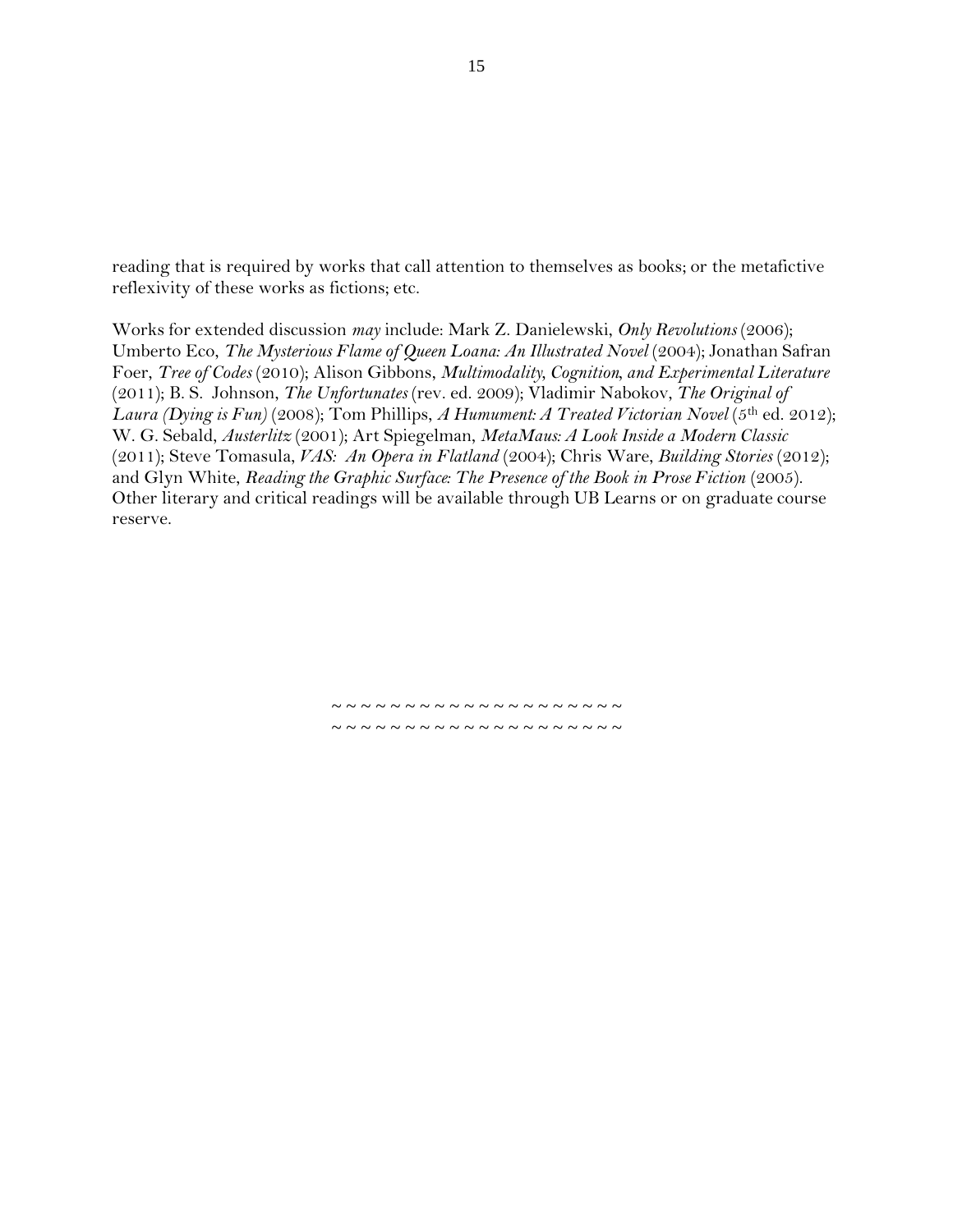#### **ENG 679 – 698 THEORIES OF AVANT-GARDE PROF. MING QIAN MA** Wednesdays 12:30-3:10 Registration Numbers: (A) 23294 (B) 232

In the entire repertoire of the literary-critical vocabulary, no word, perhaps, has been used, misused, and abused than "avant-garde." Supported largely by generalized assumptions and approached as given, this term has, lately, not only taken on a rhetorical spin, whereby "avant-garde" finds in itself a dialectically inborn twin of "arrière-garde," but also gained a transcend popularity and a universal applicability, whereby future practices have already been mapped out. Although much has been written on "avant-garde" as a historical and artistic phenomenon, the term itself, together with its constitutive aspects, deserves a careful rethinking, especially in the context of contemporary innovative writing. From this perspective, this seminar has a dual purpose: To read/reread the major theories of "avantgarde" so as to acquire a solid understanding of its nature, function, and working mechanisms on the one hand and, on the other hand, to examine the specific conditions, whatever the kinds, in which "avant-garde" is legitimatized as such, so as to grasp, as fully as possible, its evolutionary cycles.

Tentatively, seminar reading list includes, but not limited to, the following books and bookexcerpts:

Benjamin Buchloh, *Neo-avantgarde and Culture Industry: Essays on European and American Art from 1955 to 1975* Peter Bürger. *Theory of the Avant-Garde* Matei Calinescu. *The Five Faces of Modernity: Modernism, Avant-garde, Decadence, Kitsch, Postmodernism* James M. Harding: *Cutting Performances: Collage Events, Feminist Artists, and the American Avant-Garde* Roberts, John. *Revolutionary Time and the Avant-Garde* Maerhofer, John W. *Rethinking the Vanguard: Aesthetic and Political Positions in the Modernist Debate, 1917-1962* Marc James Léger (ed.). *The Idea of the Avant Garde—And What It Means Today*. William Marx. "The Twentieth Century: Century of the Arrière-Gardes" Renato Poggioli. *The Theory of the Avant-Garde* Schechner, Richard. "The Five Avant-Gardes or ... [and] ... or None?" Richard Schechner, "The Conservative Avant-Garde." ………. Charles Bernstein. *My Way* Lyn Hejinian*. The Language of Inquiry* Marjorie Perloff. *Unoriginal Genius* Jed Rasula. *Syncopations: The Stress of Innovation in Contemporary American Poetry*

Ron Silliman. *The New Sentence*

……

Selected poets and their poetry works.